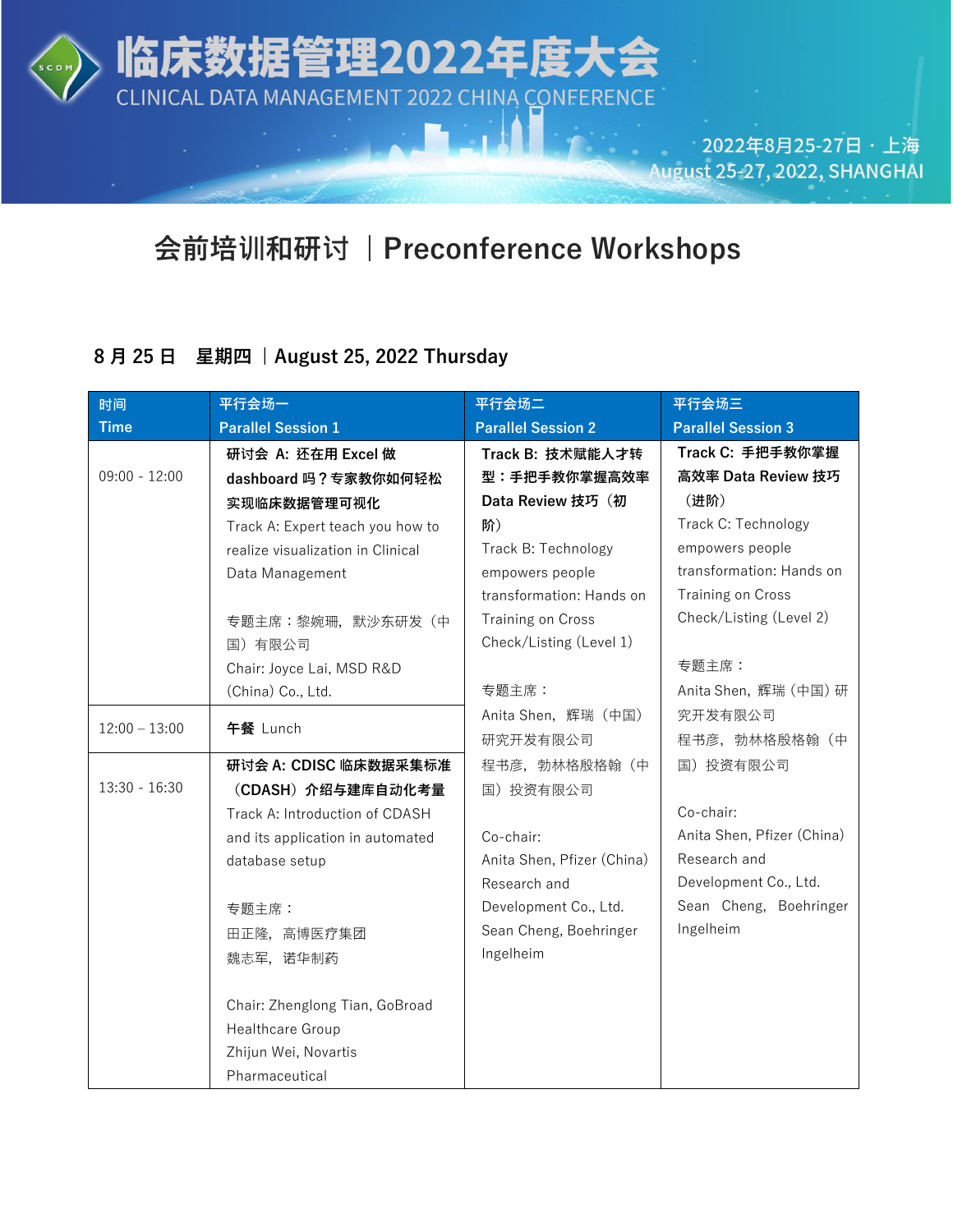

# **大会日程 | Conference Agenda**

### **8 月 26 日 星期五 | August 26, 2022 Friday**

| 时间 Time         | 主题 Topic                                                                                                                                |
|-----------------|-----------------------------------------------------------------------------------------------------------------------------------------|
| $08:30 - 08:40$ | 致欢迎辞<br><b>Welcome Speech</b>                                                                                                           |
| $08:40 - 10:10$ | 主旨演讲环节<br>Keynote Session<br>专题主席: Anita Shen, 辉瑞 (中国) 研究开发有限公司<br>Chair: Anita Shen, Pfizer (China) Research and Development Co., Ltd. |
| $10:10 - 10:25$ | 茶歇   Coffee Break                                                                                                                       |
| $10:25 - 11:55$ | 直接数据采集技术和合规性探讨<br>E2E Data Collection Technology and Compliance<br>专题主席:孙华龙,美达临床数据技术有限公司<br>Chair: Hualong Sun, Meta Data Technology    |
| $11:55 - 13:00$ | 午餐   Lunch                                                                                                                              |
| $13:00 - 15:00$ | 临床结局评估的开发标准和应用<br>COA Design and Application<br>专题主席:田正隆, 高博医疗集团<br>Chair: Zhenglong Tian, GoBroad Healthcare Group                     |
| $15:00 - 15:15$ | 茶歇   Coffee Break                                                                                                                       |
| $15:15 - 17:15$ | 标准库的应用<br>Application of Standard Library<br>专题主席:黎婉珊,默沙东研发 (中国) 有限公司<br>Chair: Joyce Lai, MSD R&D (China) Co., Ltd.                    |